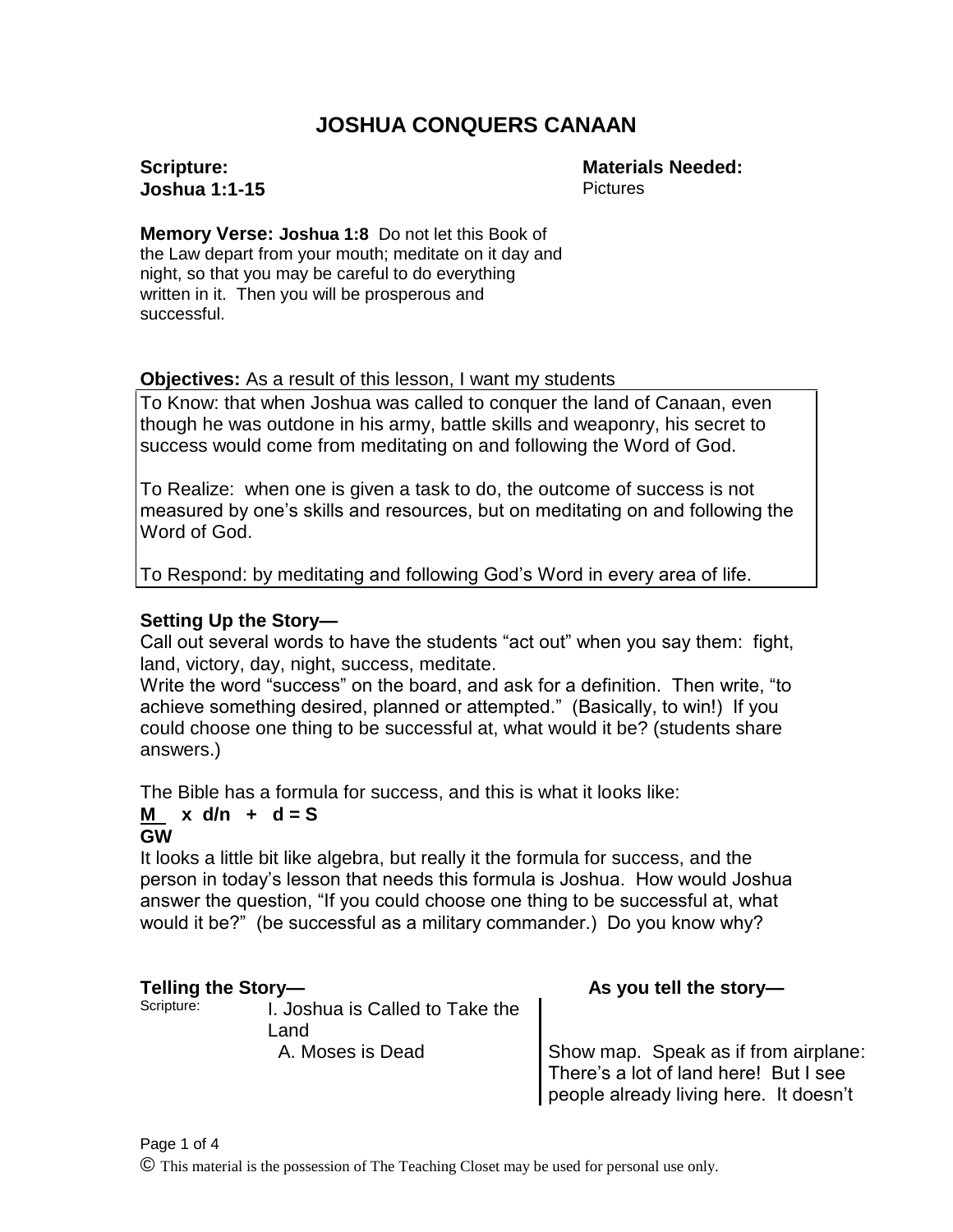|                         | B. Joshua is told to lead                                                                                            | look like there are a lot of places for<br>another 2.5 million people to live.<br>This is going to take some pretty<br>intense battles to conquer all this<br>territory!                                                                                                                                                                       |
|-------------------------|----------------------------------------------------------------------------------------------------------------------|------------------------------------------------------------------------------------------------------------------------------------------------------------------------------------------------------------------------------------------------------------------------------------------------------------------------------------------------|
| Scripture:              | II. Joshua is Outdone<br>A. What would he need?<br>1. Fighting army<br>2. battle skills<br>3. weapons<br>4. chariots | What does Joshua need as<br>commander of the Israelites?<br>Why? These enemies are really tall.<br>They have trained armies, and big<br>walls around their cities; they have<br>chariots, they have really good<br>weapons. They are NOT waiting<br>around to be conquered. They are                                                           |
| $1:22-2:2$              | B. What does he have?<br>1. ill-trained army of slaves<br>2. not a lot of experience<br>3. not very good weapons     | prepared to FIGHT to the death.<br>Imagine that one of your middle<br>school basket ball teams is going to<br>play the high school state champions.<br>They are all 6 feet tall, they've been<br>state champions for five years, and<br>they've all been playing since they                                                                    |
| $2:3 - 10$              |                                                                                                                      | were four years old! Not only that, but<br>their coach has been coaching for 25<br>years. YOUR team has no tall<br>player, this is the first year for<br>everyone on your team to play, and<br>this is the first year your coach has<br>coached basketball. What would be<br>your chances?                                                     |
|                         | 4. God's promises                                                                                                    | BUT you know what made the<br>difference? Read 1:2, 3. They were<br>given a promise:<br>"I am going to give the Israelites"<br>"Everywhere your foot treads"                                                                                                                                                                                   |
| Scripture:<br>Acts 7:28 | III. Joshua is Told what to do<br>To Be Successful                                                                   | And then Joshua is told what to do in<br>order to WIN-in order to be<br>successful. It was this very strange<br>formula. (go back to formula written<br>on board) It's in Joshua 1:8. (have<br>student read it aloud.)<br>Have students tell you what each part<br>of the formula stands for based on the<br>verse. Meditation on God's Word x |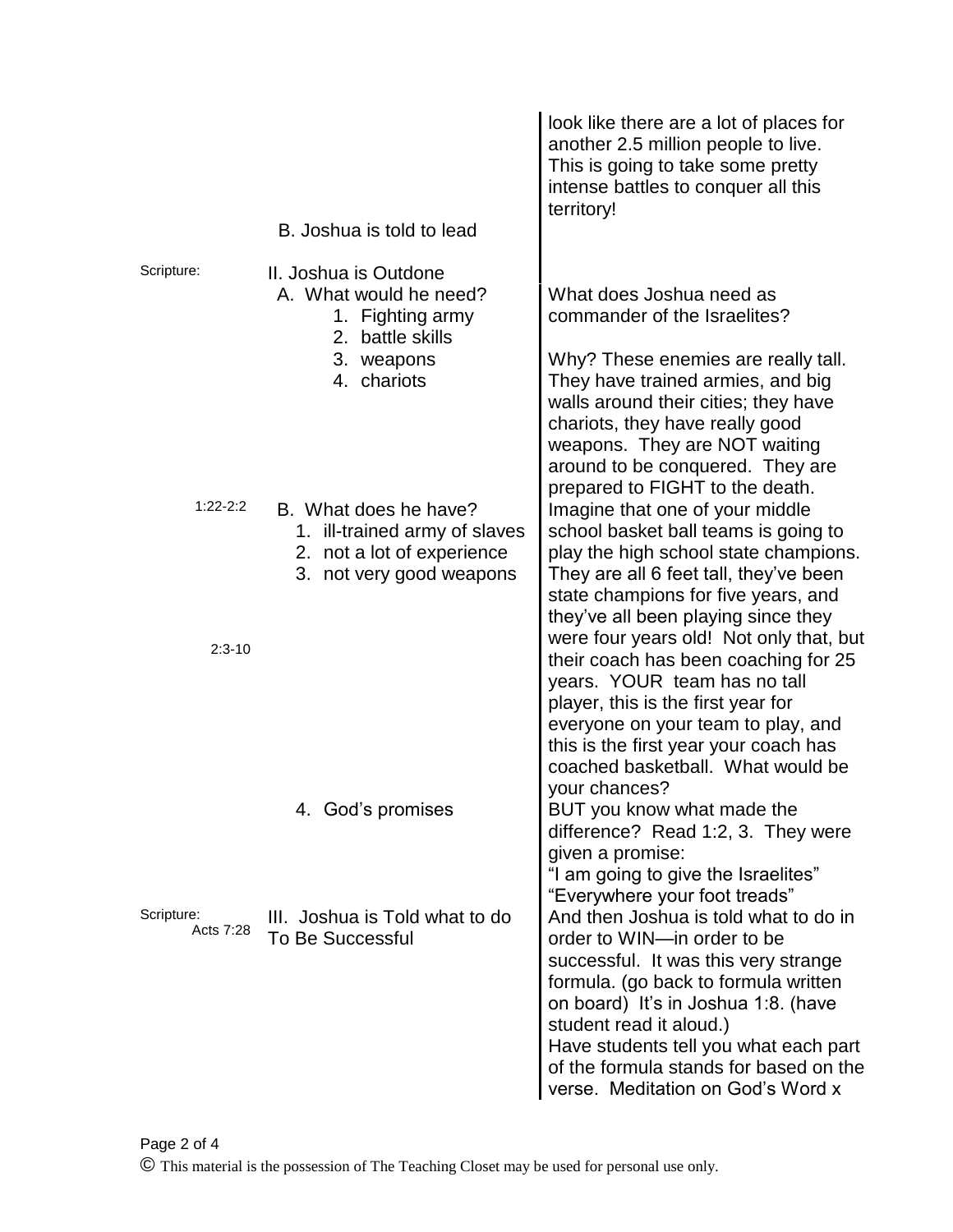## **Concluding the story:**

What was the "Book of the Law"? So do you think Joshua was going to be sitting on a rock, reading these scrolls of the Law while his men were out fighting? (do "meditation" imitation of how your students illustrated that word in the beginning of the lesson.) What did it mean for Joshua to meditate on the Law day and night? Meditate means to let your mind be filled with something. Everyone meditates on something. What are some things you and your friends might meditate on? Sports. Music. What others think. Friends. A problem you are facing. The future. What is filling your mind? That's what you are meditating on. For Joshua, being successful meant winning battles. For us it might be many things, but the way to success is the same: Meditate day and night on God's Word and doing it equals success. Let's pray.

## **Boardwork:**

If you could be successful at one thing?

- - -  $M \times d/n + d = S$ GW

Military Leader *What would he need? What did he have?*

- 
- 
- 
- chariots God's Law

• fighting army **ill-trained army of slaves** • battle skills not a lot of leadership • weapons **exercise that is a more sometime of sophisticated weapons**